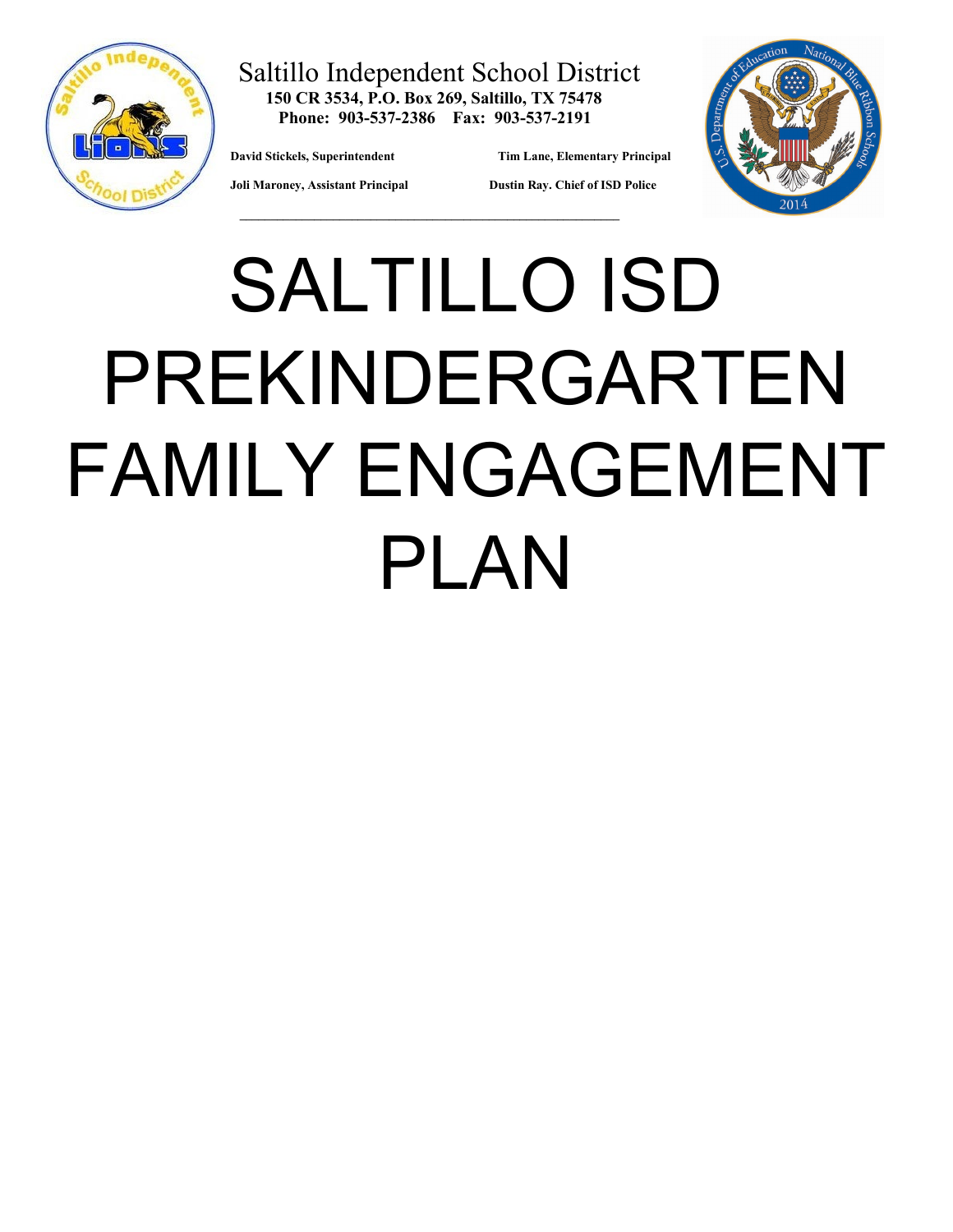

#### Saltillo Independent School District **150 CR 3534, P.O. Box 269, Saltillo, TX 75478 Phone: 903-537-2386 Fax: 903-537-2191**

**David Stickels, Superintendent Tim Lane, Elementary Principal** 



 **Joli Maroney, Assistant Principal Dustin Ray. Chief of ISD Police** 

# SALTILLO ISD PREKINDERGARTEN FAMILY ENGAGEMENT PLAN

# **Family Engagement Definition**

'The *mutual responsibility of families, schools, and communities to build relationships to support student learning and achievement, support family well-being, and the continuous learning and development of children, families, and educators. Family engagement is fully integrated in the child's educational experience and is both culturally and linguistically appropriate." Texas Administrative Code § 102. 1003.*

# **Overview & Purpose**

Saltillo ISD Prekindergarten program recognizes strong family engagement as an essential component in promoting children's healthy intellectual, physical, and social-emotional development, which not only promotes positive, enduring change for children, but also families and communities. Family engagement is a collaborative, shared responsibility of the school and the families that requires mutual respect for the roles and strengths that all stakeholders have to offer and builds positive, goaloriented relationships. It also requires making a commitment to creating and sustaining an ongoing partnership. Saltillo ISD creates a welcoming environment and recognizes the individuality and uniqueness of all families. Receptive, responsive, and respectful relationships are established with families by recognizing families as equal partners and acknowledging the family as the child's first and most important teacher.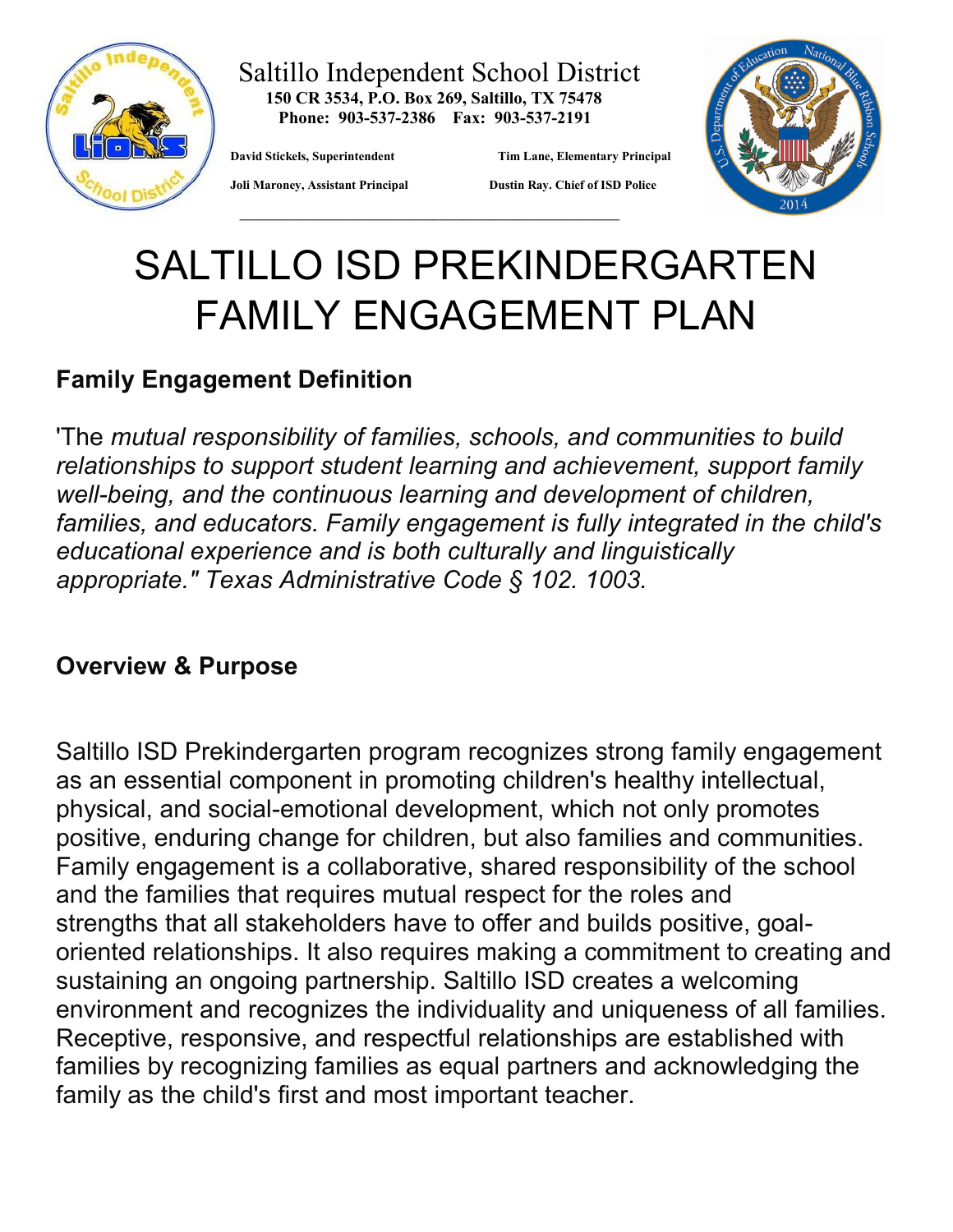

# Saltillo Independent School District  **150 CR 3534, P.O. Box 269, Saltillo, TX 75478**

 **Phone: 903-537-2386 Fax: 903-537-2191** 

 **\_\_\_\_\_\_\_\_\_\_\_\_\_\_\_\_\_\_\_\_\_\_\_\_\_\_\_\_\_\_\_\_\_\_\_\_\_\_\_\_\_\_\_\_\_\_\_\_\_\_\_\_\_\_\_\_\_\_\_\_\_**

**David Stickels, Superintendent Tim Lane, Elementary Principal** 



 **Joli Maroney, Assistant Principal Dustin Ray. Chief of ISD Police** 

SALTILLO ISD PREKINDERGARTEN FAMILY ENGAGEMENT PLAN

### **Family Engagement Plan**

| <b>Components</b>                                       | <b>Goals and Activities</b>                                                                                                                                                                                                                                  |
|---------------------------------------------------------|--------------------------------------------------------------------------------------------------------------------------------------------------------------------------------------------------------------------------------------------------------------|
| 1. Facilitate family to family support                  | Facilitate opportunities for parents to develop<br>support relationships with their peers and mentors<br>through<br>meetings, training, and support groups.<br>Create a safe and respectful environment where<br>parents can lead and learn from each other. |
|                                                         | 1. Monthly parent meetings<br>2. Week of the Young Child<br>3. Activities<br><b>Early Childhood Education Committee</b><br>4.<br>5. Day-to-day contact<br>6. Meet the Teacher Night<br>7. Class field trips                                                  |
| 2. Establish a network of community<br><b>resources</b> | Establish and maintain partnerships with businesses,<br>faith-based organizations, mental and physical health<br>providers, and other community agencies.                                                                                                    |
|                                                         | Collaborate with community organizations and link<br>families with meaningful support groups, peer-to-peer<br>groups, and volunteer opportunities in the community.                                                                                          |
|                                                         | 1. Community Library<br>2. CASA for Kids Parenting Program<br><b>TDHHS</b><br>3.<br><b>Youth Sports Association</b><br>4.                                                                                                                                    |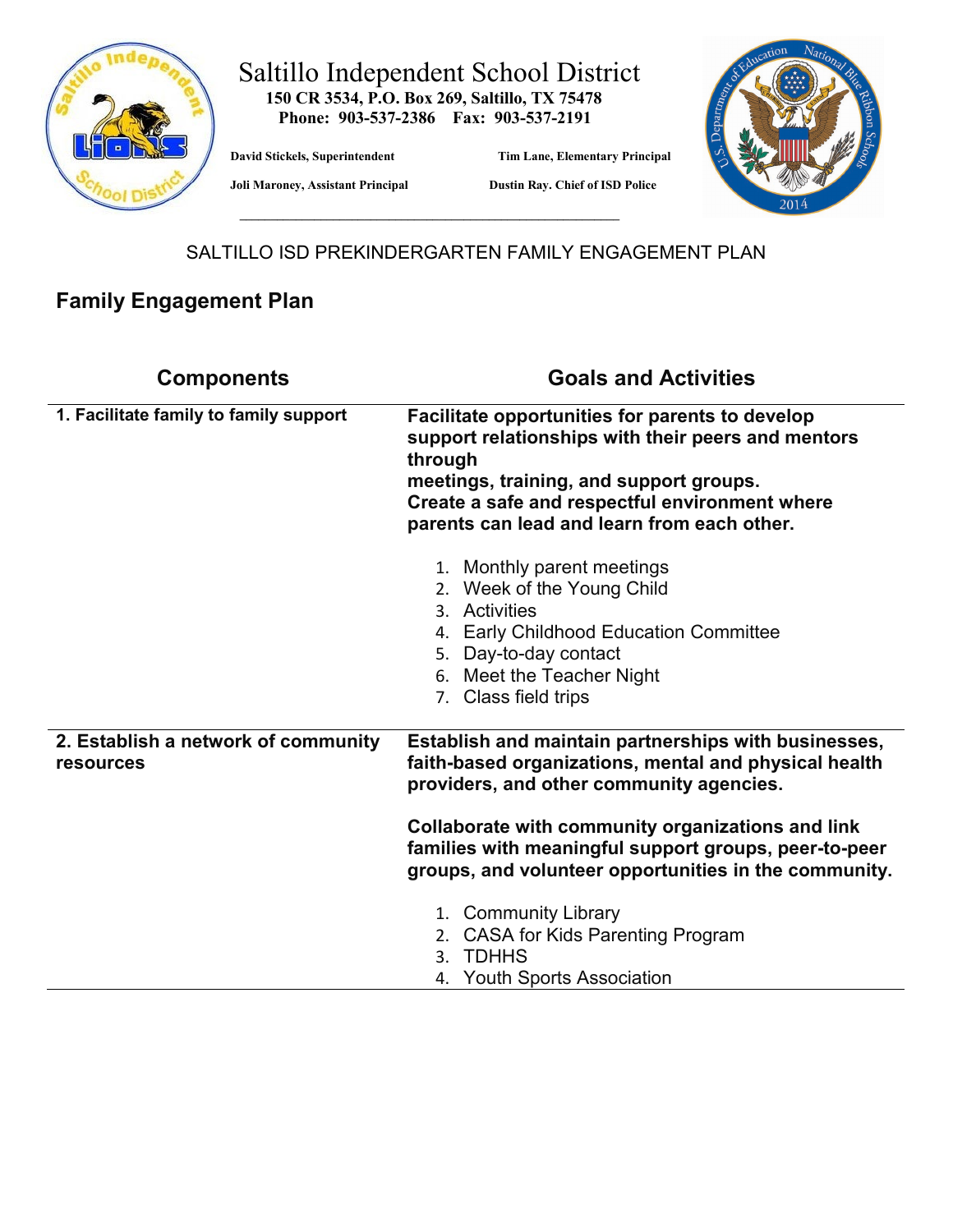

#### Saltillo Independent School District  **150 CR 3534, P.O. Box 269, Saltillo, TX 75478**

 **Phone: 903-537-2386 Fax: 903-537-2191** 

 **\_\_\_\_\_\_\_\_\_\_\_\_\_\_\_\_\_\_\_\_\_\_\_\_\_\_\_\_\_\_\_\_\_\_\_\_\_\_\_\_\_\_\_\_\_\_\_\_\_\_\_\_\_\_\_\_\_\_\_\_\_**

**David Stickels, Superintendent Tim Lane, Elementary Principal** 



 **Joli Maroney, Assistant Principal Dustin Ray. Chief of ISD Police** 

#### SALTILLO ISD PREKINDERGARTEN FAMILY ENGAGEMENT PLAN

#### **Family Engagement Plan**

| 3. Increase family participation in decision<br>making         | Create opportunities for family members to<br>participate in leadership development,<br>decision-making, and program policy<br>development.                                                        |
|----------------------------------------------------------------|----------------------------------------------------------------------------------------------------------------------------------------------------------------------------------------------------|
|                                                                | Ensure that parents' opinions are heard and<br>included in the program planning processes.<br>Create an environment that welcomes and<br>affirms parent leadership and advocacy in<br>the program. |
|                                                                | 1. Policy Council<br>2. Parent Committee<br>3. Early Childhood Education Committee<br>4. Parent surveys/questionnaires<br>5. Program Self-Assessment                                               |
| 4. Equip families with tools to enhance and<br>extend learning | Provide families with information and/or<br>training, and equip them with resources in<br>order to create a home learning environment.                                                             |
|                                                                | <b>Collaborate with families to support learning</b><br>at home while strengthening the family/school                                                                                              |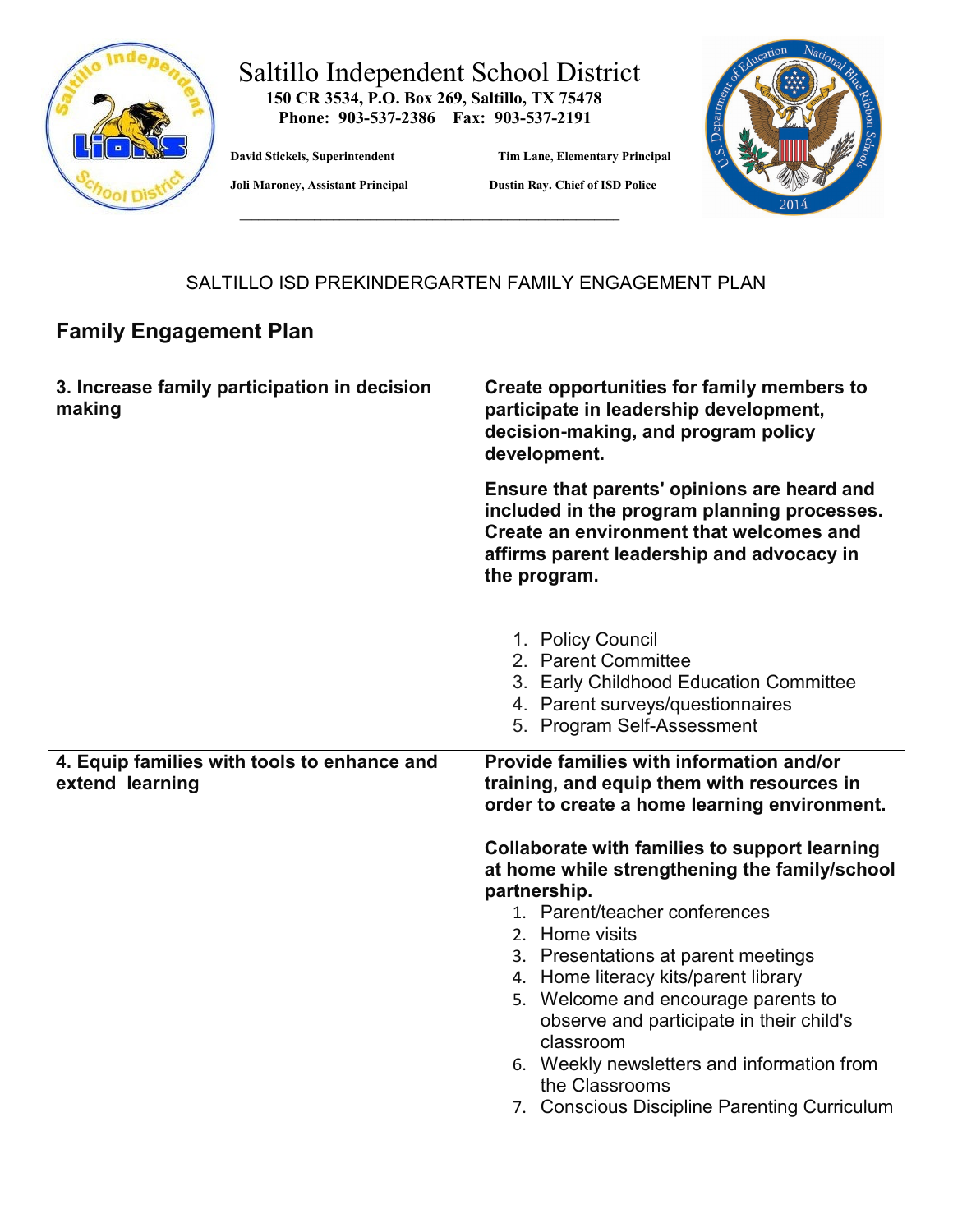

#### Saltillo Independent School District **150 CR 3534, P.O. Box 269, Saltillo, TX 75478 Phone: 903-537-2386 Fax: 903-537-2191**

**David Stickels, Superintendent Tim Lane, Elementary Principal** 



 **Joli Maroney, Assistant Principal Dustin Ray. Chief of ISD Police** 

SALTILLO ISD PREKINDERGARTEN FAMILY ENGAGEMENT PLAN

## **Family Engagement Plan**

**5. Develop staff skills in evidence-based practices that support families in meeting their children's learning benchmarks scores**

**Staff professional development training will be provided with emphasis on the value and impact of family engagement as a core strategy to improve teaching and learning among all educators and staff.**

|                                                                                         | 1. Trainings from Region 8 ESC                                                                                                                                           |
|-----------------------------------------------------------------------------------------|--------------------------------------------------------------------------------------------------------------------------------------------------------------------------|
|                                                                                         | 2. District trainings                                                                                                                                                    |
|                                                                                         | 3. Teacher meetings                                                                                                                                                      |
|                                                                                         | 4. Texas School Ready                                                                                                                                                    |
|                                                                                         | 5. Online trainings                                                                                                                                                      |
| Evaluate family engagement efforts and use<br>evaluations for continuous<br>improvement | Collaborate with parents to set goals for the<br>families through Family Partnership<br>Agreements.                                                                      |
|                                                                                         | Use Child Plus data collection system to                                                                                                                                 |
|                                                                                         | monitor family engagement.                                                                                                                                               |
|                                                                                         | Give opportunities for families to complete<br>evaluations to express their views and use<br>the results for continuous improvement of the<br>family engagement process. |
|                                                                                         | 1. Parent evaluations                                                                                                                                                    |
|                                                                                         | 2. Program Self-Assessment                                                                                                                                               |
|                                                                                         | 3. Program Improvement Plan                                                                                                                                              |